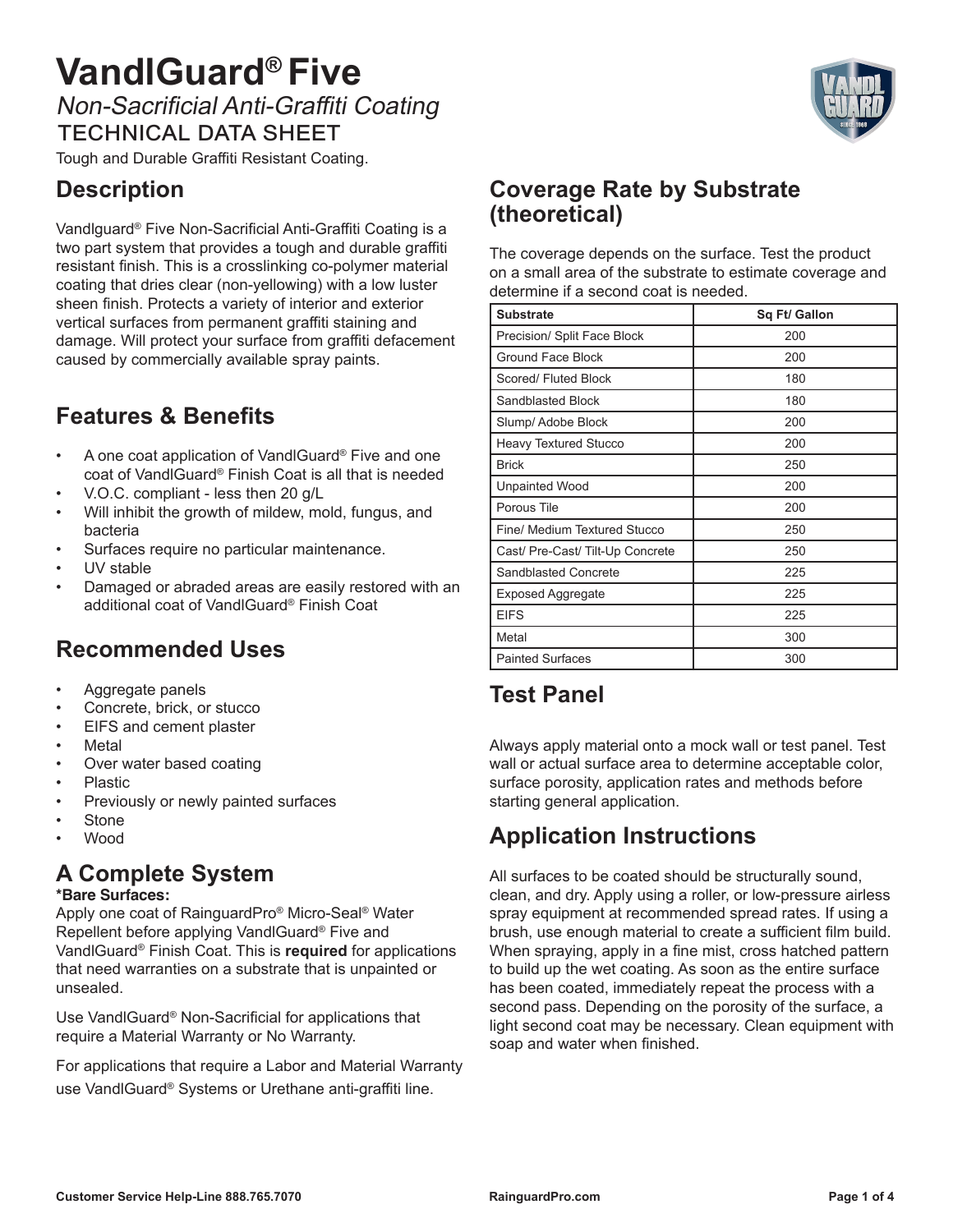

### **General Precautions**

#### **Painted Surfaces:**

Allow newly painted and stucco surfaces to fully chemically cure before application of VandlGuard® Five. Recent formulations of pigmented paints, coatings, and integrally colored stucco colorant additives contain biocides. These biocides must be released before application of VandlGuard® Five. Please consult the manufacturer of the paint/stucco coating to determine the chemical curing period. Rainguard is not responsible for yellowing or color differences as a result of application of VandlGuard® Five over uncured paint or integrally colored stucco surfaces.

#### **Environmental Conditions**

Do not apply to surfaces if moisture content is greater than 15% as measured with an electronic moisture meter. Do not apply materials in climates where freezing temperatures have existed prior to application. Allow adequate time for surfaces to thaw. Establish that air, surface, and material temperatures are above 40°F or when temperatures are expected to drop below 40°F within 24 hours of application. Do not apply if rain, snow, or lower temperatures are expected within 48 hours. Do not apply if relative humidity is greater than 80%.

### **Graffiti Removal**

- 1. Graffiti resistance is fully developed after a cure time of 5-7 days depending on weather conditions.
- 2. When using a power washer, keep pressure less than 500 psi. For difficult removal use warm to hot water while power washing. No need to use harsh chemical cleaners.
- 3. When using chemical cleaners use Rainguard VandlClean® Super, a non-hazardous biodegradable cleaner. Follow manufacturer's recommendations and instructions for use. In addition, warm water powerwashing has also been known to assist in the removal of tagging.

## **Approvals & Qualifications**

| Los Angeles<br><b>Research Report</b> | #RR 25060      |
|---------------------------------------|----------------|
| <b>USGBC - LEED Points</b>            | Up to 3 Points |

### **Technical Data**

| <b>Material Type</b>      | <b>Cross Linked Co-Polymer</b> |
|---------------------------|--------------------------------|
| Permeability              | 100%                           |
| Volume                    | Approx. 34%                    |
| Weight                    | Approx. 55% Solids             |
| Odor                      | <b>Slight Latex Odor</b>       |
| <b>Temp Range</b>         | Application 40°-100° F         |
| <b>Color of Material</b>  | Clear                          |
| V.O.C.                    | $<$ 20 gm/L                    |
| <b>Flash Point</b>        | Non-Flammable                  |
| Surface Dry Time          | 1-2 Hours                      |
| <b>Full Chemical Cure</b> | 72-96 Hrs @ 75°F               |